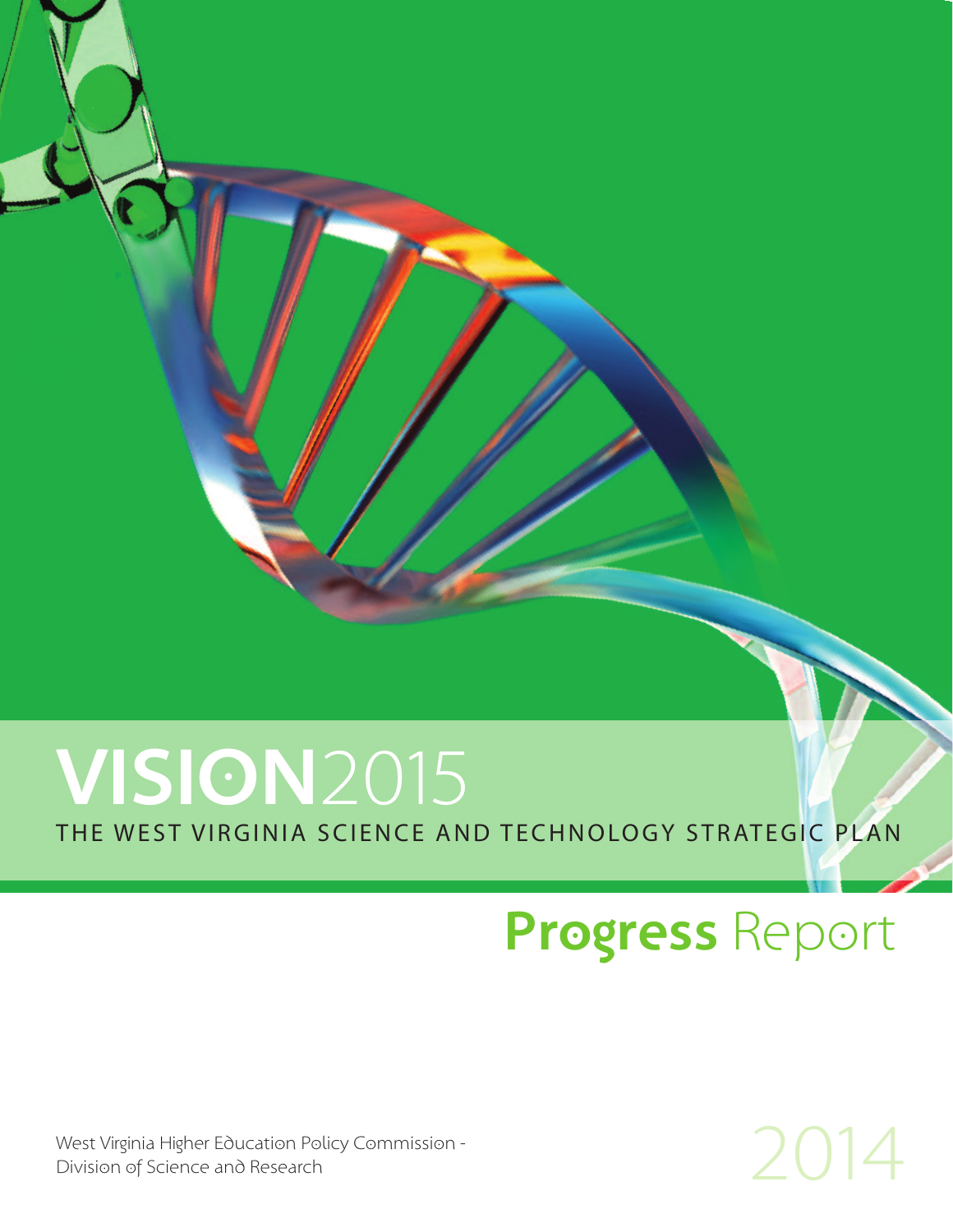

VISION2015 West Virginia Science and Technology Plan Progress Report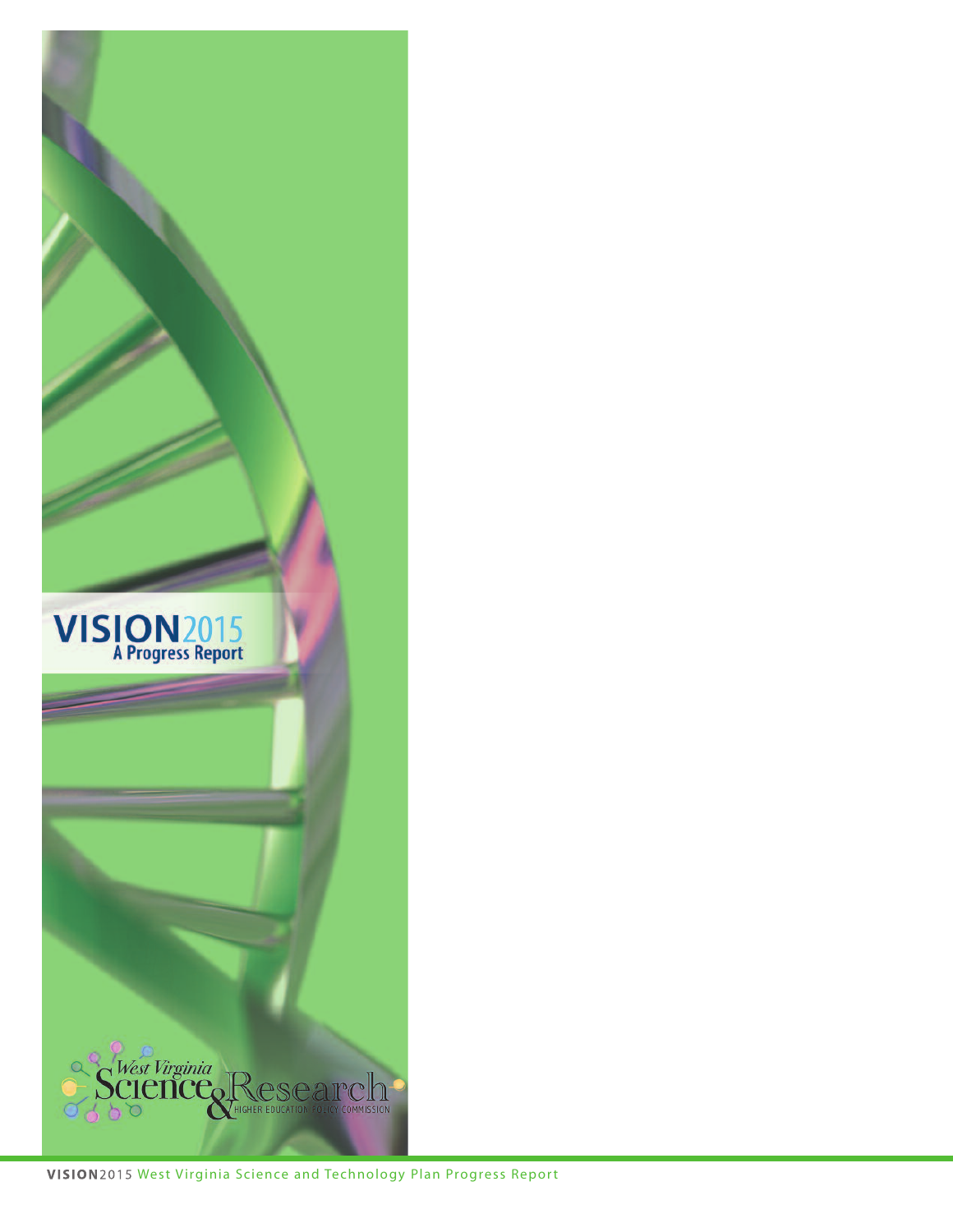## **VISION**2015 WEST VIRGINIA SCIENCE AND TECHNOLOGY STRATEGIC PLAN **PROGRESS REPORT**

In 2005 West Virginia science and education leaders developed a strategic plan entitled:"Vision 2015:The West Virginia Science and Technology Strategic Plan." This document was endorsed by the State's research officials, the Governor and, ultimately,was recognized in State Code (18-18B *et.seq.*) by the Legislature.The plan is comprised of five (5) target areas for infrastructure development with 14 goals for action by designated leaders from higher education, state government and industry.

Upon completion of the fifth year of implementation, the West Virginia Science and Research Council commissioned a review of the plan, its outcomes and progress indicators. With the assistance of diverse group of stakeholders, Vision 2015 was updated in 2012. Stakeholders will be brought together in the Fall of 2014 to begin to develop the successor to Vision 2015.

| <b>Vision</b>                                      | By 2015, research and innovation will be the number one driver of<br>West Virginia's new, diverse and prosperous economy                                                                                                                                                                                                                                                                                                                                                                                                                                                                                                                                                                                                                                                                                                                                                                                                                   |
|----------------------------------------------------|--------------------------------------------------------------------------------------------------------------------------------------------------------------------------------------------------------------------------------------------------------------------------------------------------------------------------------------------------------------------------------------------------------------------------------------------------------------------------------------------------------------------------------------------------------------------------------------------------------------------------------------------------------------------------------------------------------------------------------------------------------------------------------------------------------------------------------------------------------------------------------------------------------------------------------------------|
| <b>Overview and Impact</b>                         | More than tripled competitive funding from federal agencies since 2005.<br>New science and engineering facilities at Marshall University (MU) and West Virginia<br>University (WVU) and more being built.<br>Small and medium-sized high performance computing clusters have been installed<br>and are in use by faculty, post docs, graduate students and undergraduate students<br>at MU, WVU and West Virginia State University (WVSU).<br>The enrollment and graduation of minority STEM students have been very<br>successful with enrollment percentage more than triple the percentage of<br>minorities in WV and graduation numbers nearly doubling from 2010.<br>TechConnect worked with partner organizations to establish ChemCeption,<br>the only business incubator in the nation focused solely on commercializing<br>chemistry-based technology, and the Chemicals and Advanced Materials<br><b>Commercialization Fund.</b> |
| <b>Human and Physical</b><br><b>Infrastructure</b> | GOAL 1 Increase the number of critical STEM researchers at WVU and MU by<br>15% by 2015<br>2005 Baseline: 444 (130 at MU and 314 at WVU)<br>2010 Goal: 533 (156 at MU and 377 at WVU)<br>٠<br>2015 Goal: 613 (179 at MU and 434 at WVU)<br>٠<br>Actual in Spring 2014: 897 (253 at MU and 644 at WVU)<br>٠<br>Accomplished (STEM researchers have exceeded goal)<br>٠<br>GOAL 2 Increase the space allocated to externally funded STEM researchers<br>to achieve levels comparable to similar institutions on a per researcher basis<br>by 2015<br>MU and WVU have both constructed new science facilities and construction is continuing<br>Campus Master Plans for construction have been developed                                                                                                                                                                                                                                      |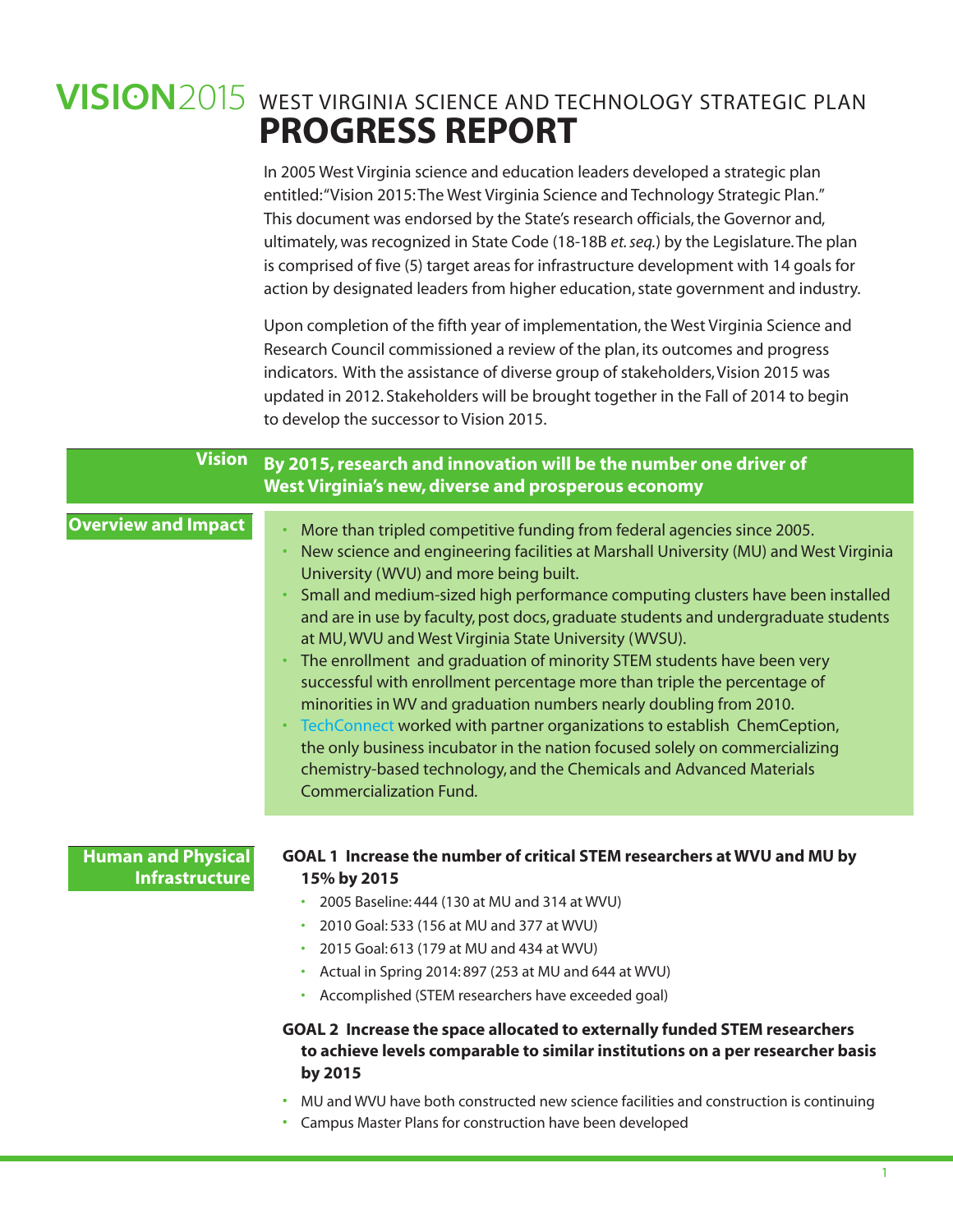2

#### **GOAL 3 Continue to invest in and nurture four nationally competitive research clusters (Advanced Energy,Chemicals and Advanced Materials,Biometrics and Biotechnology) and identify other emerging clusters for support**

• The Research Challenge Fund provides funding for Research Challenge Grants. In 2012, Research Challenge Grants were awarded that support energy, advanced materials and biotechnology. These grants will provide support of up to \$1.35 million over 5 years, although the annual increment provided for FY15 was reduced by \$100K each due to reductions in the Research Challenge Fund.

#### **GOAL 4 Establish statewide or regional infrastructure to provide 21st-century library resources to all institutions**

• Research Trust Fund endowments have been created for library enhancements at WVU and MU which will provide for some digital journal subscriptions.

#### **GOAL 5 Implement a Cyberinfrastructure Strategic Plan,recognizing its strategic importance to Science and Technology**

- MU, WVU and WVSU have small to medium high performance computing centers installed and in use on their campuses.WVU's shared HPC system is located in a dedicated space with sufficient space, power, backup and cooling capacity for many years of growth.With the guidance of Dr.John Campbell, Chief Information Officer at WVU, a new high performance cluster (Spruce Nob) was created using a condominium style investment. Researchers can purchase direct access to nodes on the cluster making them part owners of the cluster. Cluster owners are guaranteed access to their nodes within 4 hours of job submission to their respective queue on the cluster and can borrow up to 4 hours on idle nodes. The condo model provides sustainability by allowing for cluster growth with investments from individual researchers, departments or other groups. The maintenance and support costs are covered by the institution. Spruce Knob also features 25 nodes that are freely available to the research community within the state. These nodes have a 24 hour wait time and require fair share queuing. By adding Spruce Knob to the high performance computing cyberinfrastructure, the number of compute nodes have increased from 32 (384 cores) in year 3 to over 110 nodes (1792 cores) in Year 4 between the two clusters. At present, the MU HPC has 8 heavy users and several more intermittent users, and several professors are having their students trained and are using resources for class work.At WVSU, the HPC has 10 cores and 29TB of storage with only 10TB of free space. The system is estimated to operate already at more than half its operating and memory capacity. Recently,WVSU has added 64TB of backup storage and two dedicated servers for bioinformatics and database work.
- All three institutions'HPCs were started by investment of the National Science Foundation (NSF) and are supported by the institutions.

#### **GOAL 6 Develop innovation ecosystems to enable the start-up of new technology-based businesses**

**Research and Innovation**

• **[TechConnect](http://techconnectwv.org/programs)** has created the Innovation Transfer Consortium (ITC), a program that provides funds to forge connections between researchers at work in West Virginia's innovative institutions of higher education and the potential private sector partners who can help turn their work into viable products, services, technologies and, ultimately, jobs. Grants have been awarded to Wheeling's Polyhedron Learning Media (PLM) and West Liberty University to develop two online physics lab simulations and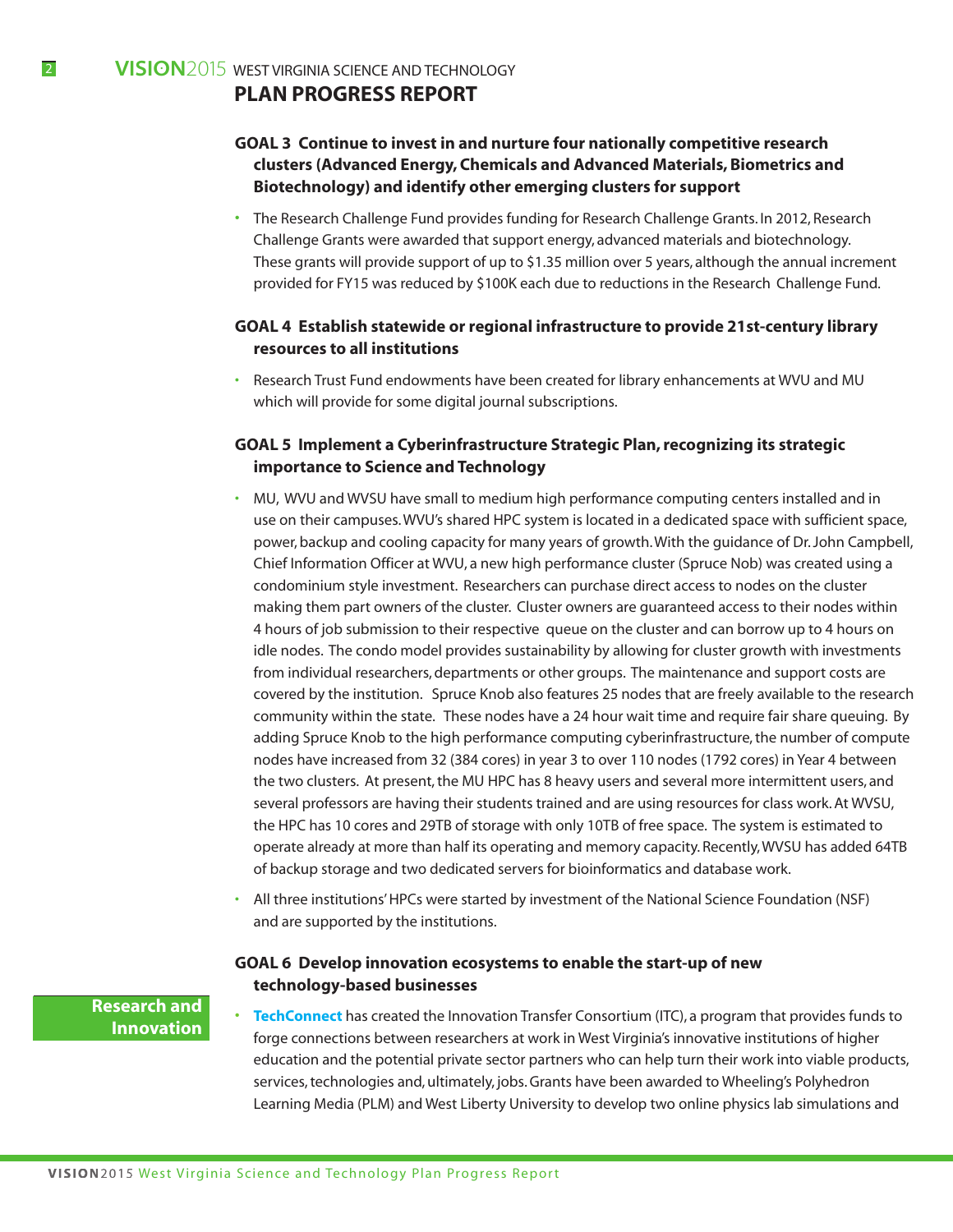to Wheeling's PLANTS LLC and Wheeling Jesuit University's Appalachian Institute to develop and commercialize educational programming about simple, inexpensive and easy to implement hydroponic vegetable production systems to address the Appalachian area need for higher nutritional food accessible to low income populations. The ITC is funded by the Benendum Foundation and supported by Higher Education Policy Commission, Division of Science and Research.

Another TechConnect program is StartUp West Virginia Venture. The Startup West Virginia Venture program provides commercialization services to six selected small businesses and entrepreneurs. The services concentrate on Consultation and Professional Assistance. In a regional collaboration, Tech [ConnectWV h](techconnectwv.org)as partnered with Innovation Works (IW) of Pittsburgh to launch a pilot project of IW's Innovation Adoption Program (IAP) in West Virginia. The objective of IAP is to help manufacturers located in West Virginia develop cutting-edge technologies that will accelerate their business development and growth and enable them to gain a competitive advantage in local and global markets.

In addition, TechConnect worked with partner organizations to establish ChemCeption, the only business incubator in the nation focused solely on commercializing chemistry-based technology; the Chemicals and Advanced Materials Commercialization Fund; the annual TransTech Energy Business Development Conference; and the annual West Virginia Biosciences Summit. TechConnect also maintains ongoing partnerships with state and regional organizations to promote a number of initiatives aimed at empowering entrepreneurs and their communities, including the Shale Gas Innovation Contest; the WVU Tech Entrepreneurship Business Plan Competition; and the Teaming to Win Conference.

#### **GOAL 7 Increase competitive external funding to reach at least \$240 million by 2015 and grow annual public and private R&D expenditures**

• R&D expenditures dropped between 2011 and 2012. Much of this drop is related to the increased pressure of competition for limited resources both at the state and national level where funding for research has been level or reduced.

| <b>ALL R &amp; D Expenditures</b> |               |                       |                  |  |  |  |
|-----------------------------------|---------------|-----------------------|------------------|--|--|--|
|                                   | 2005 Baseline | 2012 R&D Expenditures | <b>2015 Goal</b> |  |  |  |
| MU                                | \$7.4M        | $$19.0M*$             | \$29.6M          |  |  |  |
| <b>WVU</b>                        | \$52.7M       | $$163.5M*$            | \$210.8M         |  |  |  |
| <b>STATE</b>                      | \$60.1M       | $$196.3M*$            | \$240M           |  |  |  |

*\* Data from the most recent National Science Foundation R & D expenditures report (2012).* 

**Policy**

#### **GOAL 8 WVU and MU to create an environment to encourage innovation, commercialization, economic development and entrepreneurism among faculty and students**

• WVU's [LIINC](http://innovation.research.wvu.edu/) (Linking Innovation Industry & Commercialization) project is designed to accelerate the commercialization of research results and strengthen its regional economic impact by creating new and improving traditional ties to industry and other regional entrepreneurial universities. The LIINC events are continuing in FY15.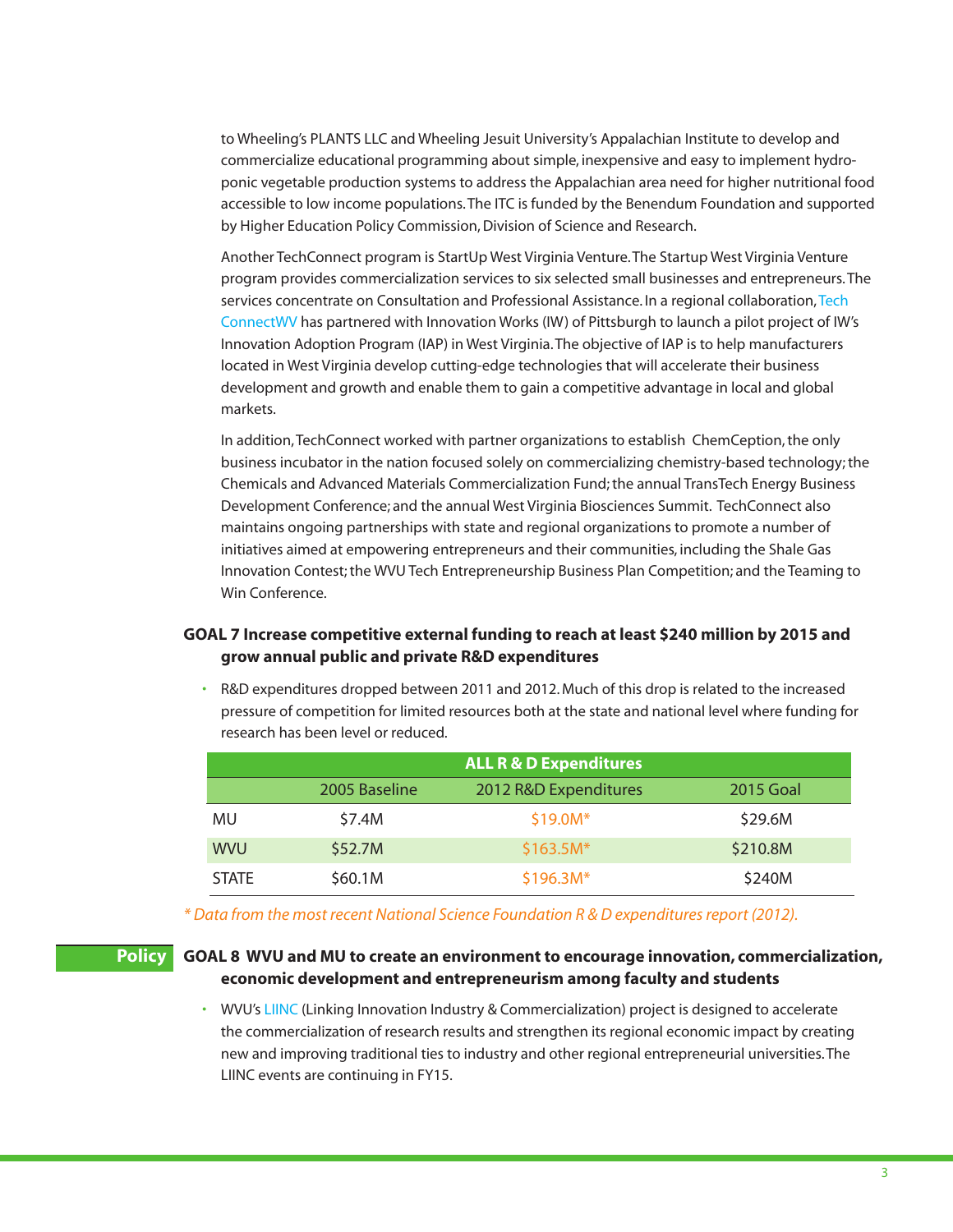• MU has revitalized its [Technology](http://www.marshall.edu/tto/) Transfer Office. The office provides resources for faculty by facilitating invention disclosures;obtaining patents, copyrights and trademarks; collecting and distributing royalties; developing technical and market assessments; marketing university technologies to industry partners and providing business assistance to university-created startup companies.

#### **GOAL 9 Double state-based, long-term,dedicated funding for research and innovation throughout West Virginia**

• To date, the Division of Science and Research has been unable to increase the dedicated funding to the Research Challenge Fund. In fact, funding for seeding research via the Research Challenge Fund has decreased over the period of its existence. State budget challenges make more funds by 2015 unlikely.

#### **Education and Outreach**

#### **GOAL 10 Strengthen current regional alliances and create new active regional or global alliances among research universities,the private sector and government agencies by 2015**

• WVU is currently engaged in one such partnership with the Regional University Alliance.This alliance seeks to be self-sustaining via external funding by 2015. WVU has an ongoing collaboration with National Radio Astronomy Observatory and international universities funded by an NSF Partnership for International Research and Education Award. An additional such award will be sought in the area of energy.MU has a partnership in biotechnology and clinical/translational medicine with the University of Kentucky. WVU is partnering with the West Virginia School of Osteopathic Medicine and Charleston Area Medical Centersin a second clinical/translational medicine grant from NIH.WVU,MU,WVSU, Shepherd University and West Virginia Wesleyan College have partnered to develop a \$20M proposal to NSF for an EPSCoR Research Infrastructure Improvement grant.

#### **GOAL 11 Increase the graduation of STEM students by 3% per year with an emphasis on broadening participation. Maintain minority participation at least in ratio to growth.**

• The number of students majoring in STEM is edging toward reaching the 2015 goal.However,the number of students completing STEM bachelor's degrees has dropped below the 2010 basis.This is a clear sign that the HEPC Master Plan focusing on completion is on target for STEM majors as well as for the general student population.A bright spot is the strong increase in underrepresented minority (URM) STEM enrollment and completion. Fully 18% of STEM majors are URM students and has far exceeded the 2015 goal, and the number of URM STEM graduates has almost doubled since 2010.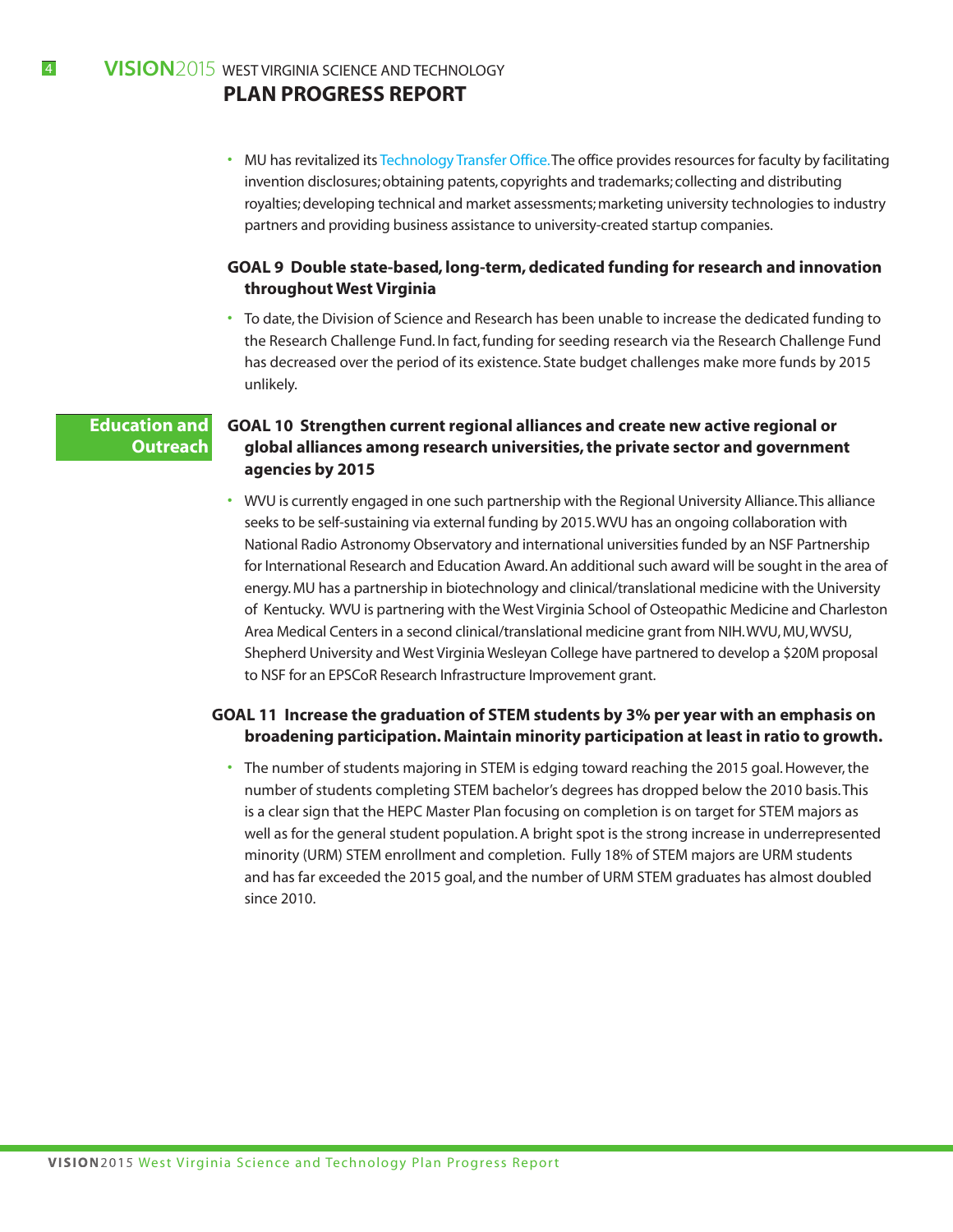| <b>STEM Student Data</b>                                |               |                            |        |                  |  |  |  |
|---------------------------------------------------------|---------------|----------------------------|--------|------------------|--|--|--|
|                                                         | 2004 Baseline | 2010 New Basis 2013 Actual |        | <b>2015 Goal</b> |  |  |  |
| # of students majoring in STEM                          | 7,730         | 11,058                     | 12,803 | 13,010           |  |  |  |
| # of students completing STEM bachelor's<br>degree      | 1.177         | 2.411                      | 2,307  | 2,836            |  |  |  |
| # of UREP students majoring in STEM                     | 499           | 847                        | 2,325  | 996              |  |  |  |
| # of UREP students completing STEM<br>bachelor's degree | 55            | 184                        | 321    | 216              |  |  |  |

*Data from the West Virginia Higher Education Policy Commission.Numbersin orange reflect actual 2010 data.*

#### **GOAL 12 Increase the number of Ph.D.s awarded in science and engineering fields by 20% in five years,with additional focus on U.S.nationals and diversity**

- Not Accomplished, increased by 31% over the last five years, and remained static from 2013.
- 2010 Baseline: 99
- 2015 Goal: 119
- 2014 Actual: 94

#### **Economic Development**

#### **GOAL 13 Create a statewide P-20 STEM education and workforce development plan**

- Not accomplished.
- However, implementation of the Common Core standards in the K-12 system in 2014 will eventually lead to students graduating college and/or career ready. In addition, the West Virginia College [Completion](https://www.wvhepc.org/downloads/LOCEA/Educating_West_Virginia_is_Everyones_Business_Report_from_the_West_Virginia_College_Completion_Task_Force.pdf) Task Force [Report](https://www.wvhepc.org/downloads/LOCEA/Educating_West_Virginia_is_Everyones_Business_Report_from_the_West_Virginia_College_Completion_Task_Force.pdf) (May 2012) addresses workforce development particularly with the focus on adult learners.
- The Community and Technical College System of WV Title 135, Series 27 [Legislative](http://apps.sos.wv.gov/adlaw/csr/ruleview.aspx?document=1259) Rule (2012) adopts procedures and guidelines for the administration of the Workforce Development Initiative Program. Among the programs that the rule addresses is the Learn and Earn Program.This program was created by the West Virginia Legislature with a mission to develop a strategy to strengthen the quality of the state's workforce by linking the existing postsecondary education capacity to the needs of business, industry and other employers by utilizing available funding to provide explicit incentives for partnerships between employers and community and technical colleges to develop comprehensive workforce development services.

#### **GOAL 14 Create early-stage funding mechanisms to assist in the commercialization of technologies for entrepreneurs, start-ups and small technology firms**

- Recently,the WV High Growth Investment Fund LLC was created using funds from Appalachian Regional Commission to set up the fund.The WV Angel Investor Network and a consultant worked together to create the fund which they expect to reach \$1.5M.
- While not early stage funding, the West Virginia Capital Access [Program](http://www.wvcommerce.org/(S(rcmt5cnfbjw0o555tccg4lyq))/info/west-virginia-edge/wv-edge-issue1-2012/small_businesses_score_big/wvcap.aspx) is the State's program designed to increase small business access to capital.West Virginia has access to \$13.1 million to fund new small business lending programs.